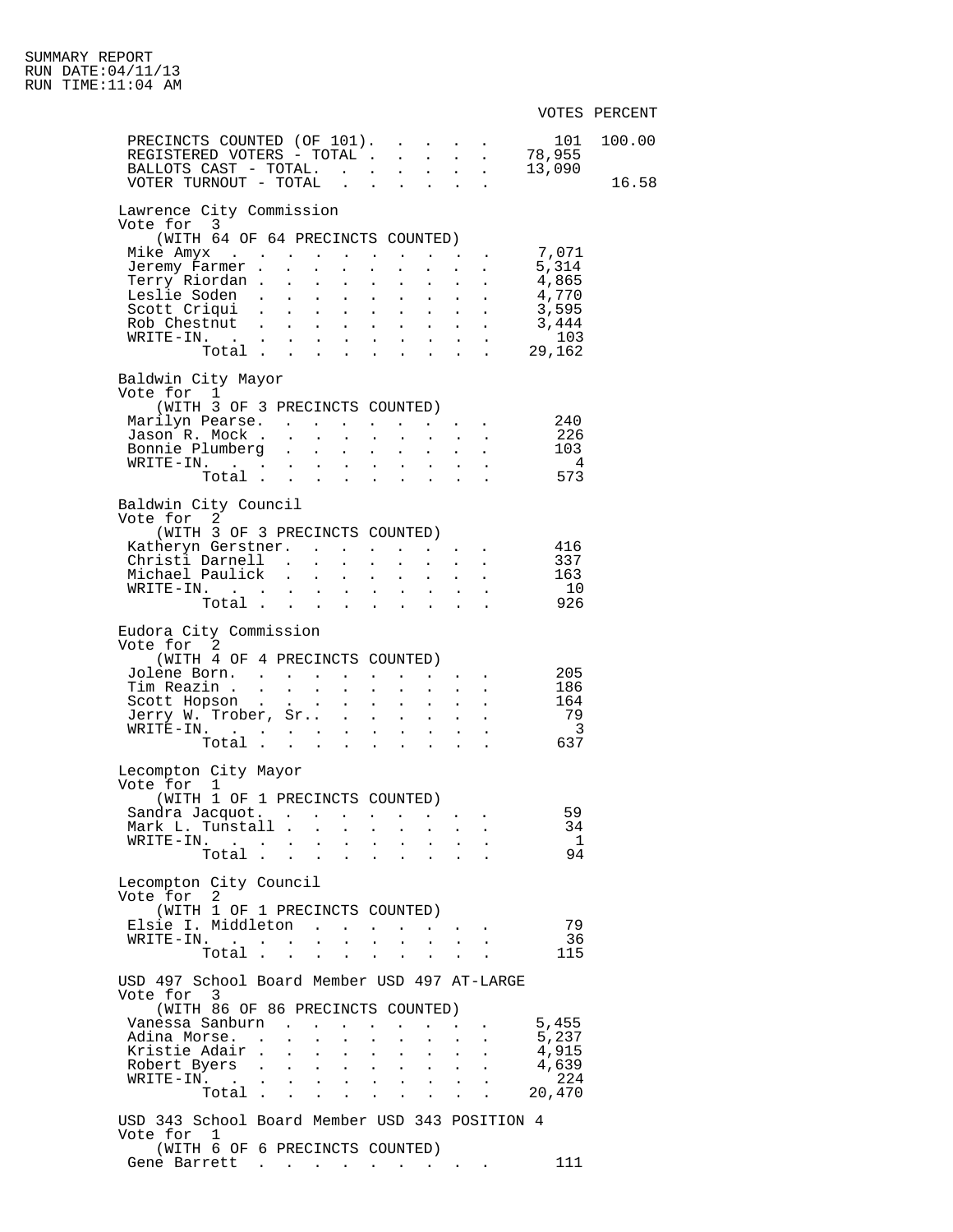WRITE-IN. . . . . . . . . . . . . . . 3  $Total \, . \, . \, . \, . \, . \, . \, . \, . \, . \, . \, . \, 114$  USD 343 School Board Member USD 343 POSITION 5 Vote for 1 (WITH 6 OF 6 PRECINCTS COUNTED) Tiffany Ball . . . . . . . . . 100<br>Ryan Rush . . . . . . . . . . . . 27<br>ELEMENTER Ryan Rush . . . . . . . . . . . . . 27<br>WRITE-IN. . . . . . . . . . . . . 1 WRITE-IN. . . . . . . . . . . 1<br>Total . . . . . . . . . 128  $Total$  . . . . . . . . 128 USD 343 School Board Member USD 343 POSITION 6 Vote for 1 (WITH 6 OF 6 PRECINCTS COUNTED) Traci Eddy . . . . . . . . . . . 119<br>WRITE-IN. . . . . . . . . . . 5 WRITE-IN. . . . . . . . . . . 5 Total . . . USD 348 School Board Member USD 348 DIST. 1 POSITION 4 Vote for 1 (WITH 13 OF 13 PRECINCTS COUNTED) Gregory L. Kruger. . . . . . . . . 429<br>Toby Ebel . . . . . . . . . . . . 281 Toby Ebel . . . . . . . . . . 281 write in the set of the set of the set of the set of the set of the set of the set of the set of the set of th<br>Moral Set of the set of the set of the set of the set of the set of the set of the set of the set of the set o Total . . USD 348 School Board Member USD 348 DIST. 2 POSITION 5 Vote for 1 (WITH 13 OF 13 PRECINCTS COUNTED) Nicole Tiller . . . . . . . . . . 591<br>WRITE-IN. . . . . . . . . . . . . 21 WRITE-IN. . . . . . . . . . . . . . 21 Total . . . . . . . . . 612 USD 348 School Board Member USD 348 DIST. 3 POSITION 6 Vote for 1 (WITH 13 OF 13 PRECINCTS COUNTED) WRITE-IN. . . . . . . . . . . 344 Total . . . . . . . . . 344 USD 450 School Board Member USD 450 DIST. A POSITION 4 Vote for 1 (WITH 3 OF 3 PRECINCTS COUNTED) Gene Edwards . . . . . . . . . . 9<br>Kevin McGinnis. . . . . . . . . . . 5 Kevin McGinnis. . . . . . . . . 5 WRITE-IN. . . . . . . . . . . . . . . 0  $Total \, . \, . \, . \, . \, . \, . \, . \, . \, . \, . \, . \, . \, 14$  USD 450 School Board Member USD 450 DIST. B POSITION 5 Vote for 1 (WITH 3 OF 3 PRECINCTS COUNTED) Jason Schulz . . . . . . . . . 10 James Zimmerman . . . . . . . . 5 Chance Lammer . . . . . . . . . . . 0 WRITE-IN. . . . . . . . . . . . . . 0  $Total \, . \, . \, . \, . \, . \, . \, . \, . \, . \, . \, . \, . \, 15$  USD 450 School Board Member USD 450 DIST. C POSITION 6 Vote for 1 (WITH 3 OF 3 PRECINCTS COUNTED) Russell Doty . . . . . . . . . 9 Richard Mills . . . . . . . . . . . . 6<br>Shawn Maisberger . . . . . . . . . . 0 Shawn Maisberger . . . . . . . . . 0<br>WRITE-IN. . . . . . . . . . . . 0 WRITE-IN. . . . . . . . . . . 0<br>Total . . . . . . . . . . . . . 15 Total . . USD 289 School Board Member USD 289 POSITION 4 Vote for 1 (WITH 3 OF 3 PRECINCTS COUNTED) Ron Bloss . . . . . . . . . . . . . 2<br>WRITE-IN. . . . . . . . . . . . . 0 WRITE-IN. . . . . . . . . . . . . . . 0 Total . . . . . . . . . 2 USD 289 School Board Member USD 289 POSITION 5 Vote for 1 (WITH 3 OF 3 PRECINCTS COUNTED)<br>yde Coons. . . . . . . . . Clyde Coons. . . . . . . . . . . . . 2<br>WRITE-IN. . . . . . . . . . . . . . 0 WRITE-IN. . . . . . . . . . . 0 Total . . .

 USD 289 School Board Member USD 289 POSITION 6 Vote for 1